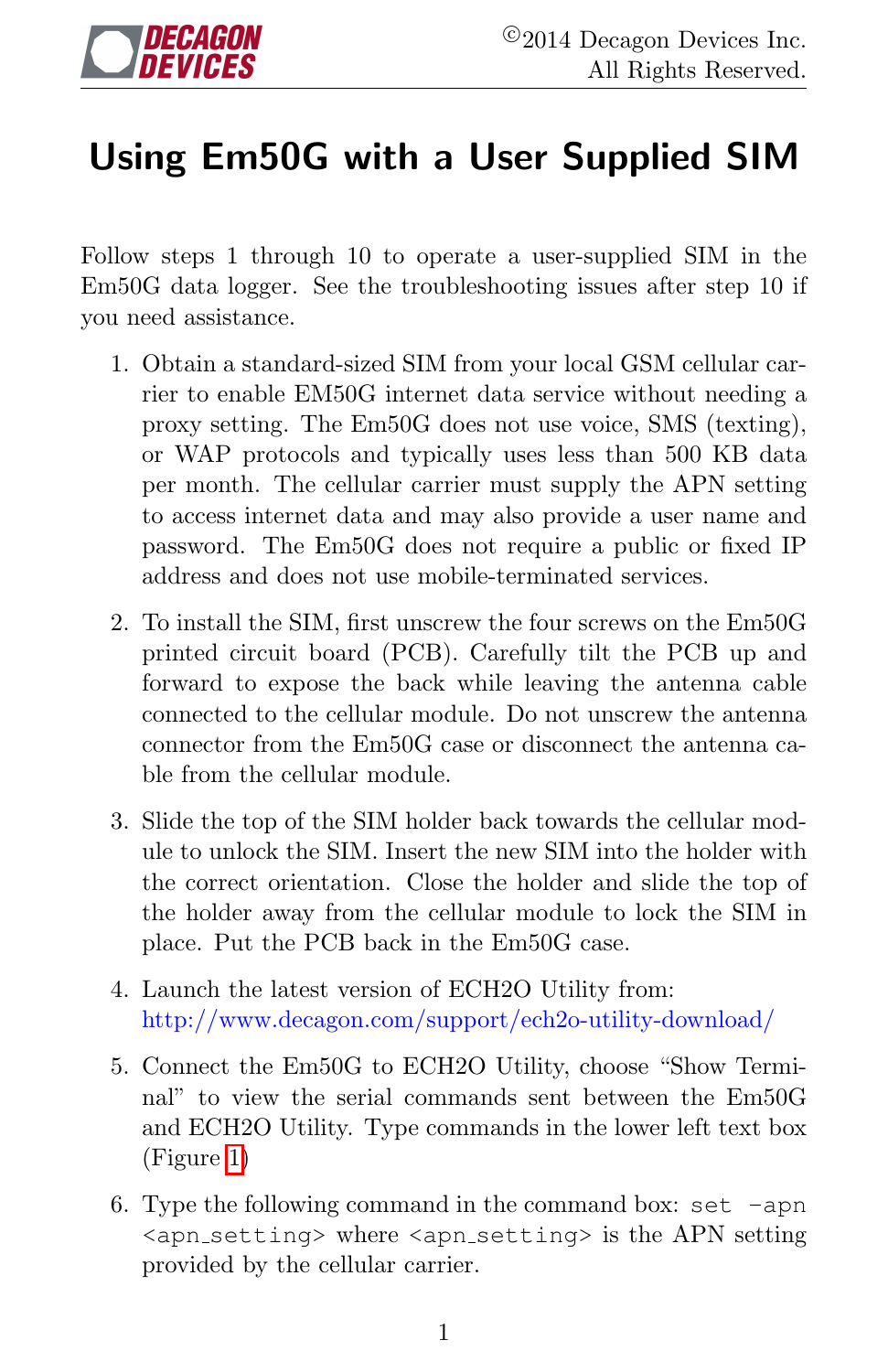

<span id="page-1-0"></span>

| 0                            |      |
|------------------------------|------|
| $\mathbf{r}$                 |      |
| get-padc                     |      |
| 60                           |      |
| $\overline{ }$               |      |
| get-ports                    |      |
| 255 255 255 255 255          |      |
| $\geq$                       |      |
| dump -enum -all 65535<br>852 |      |
| S                            |      |
| get -host                    |      |
| dev.ECH2Odata.com            |      |
| ⋟                            |      |
| post                         |      |
| Code Good!                   |      |
| Settings Good!               |      |
| $\overline{ }$               | ₿    |
| get-batt<br>57               |      |
| ⋗                            |      |
|                              |      |
|                              |      |
|                              |      |
| type commands here           | Send |

Figure 1

- 7. Press the Send button in the Terminal window. The command and logger response show up in the window above the command box. Make sure the logger sent "OK." If you see "ERROR," make sure you have typed the command correctly. If the Send button is disabled, make sure you are typing the command in the small text box next to the Send button.
- 8. If the carrier supplied a user name and password for use with the APN, set these with the following commands:

set -user <apn\_user>

Press the Send button set

-passwd <apn\_password>

Press Send and the Em50G should return "OK" after each command.

9. Now you are ready to test the Em50G communicating over the cellular network. Click the "Test..." button in the Communication Hardware Options portion of the main window of ECH2O Utility to start a Cellular Connection Test. Please note any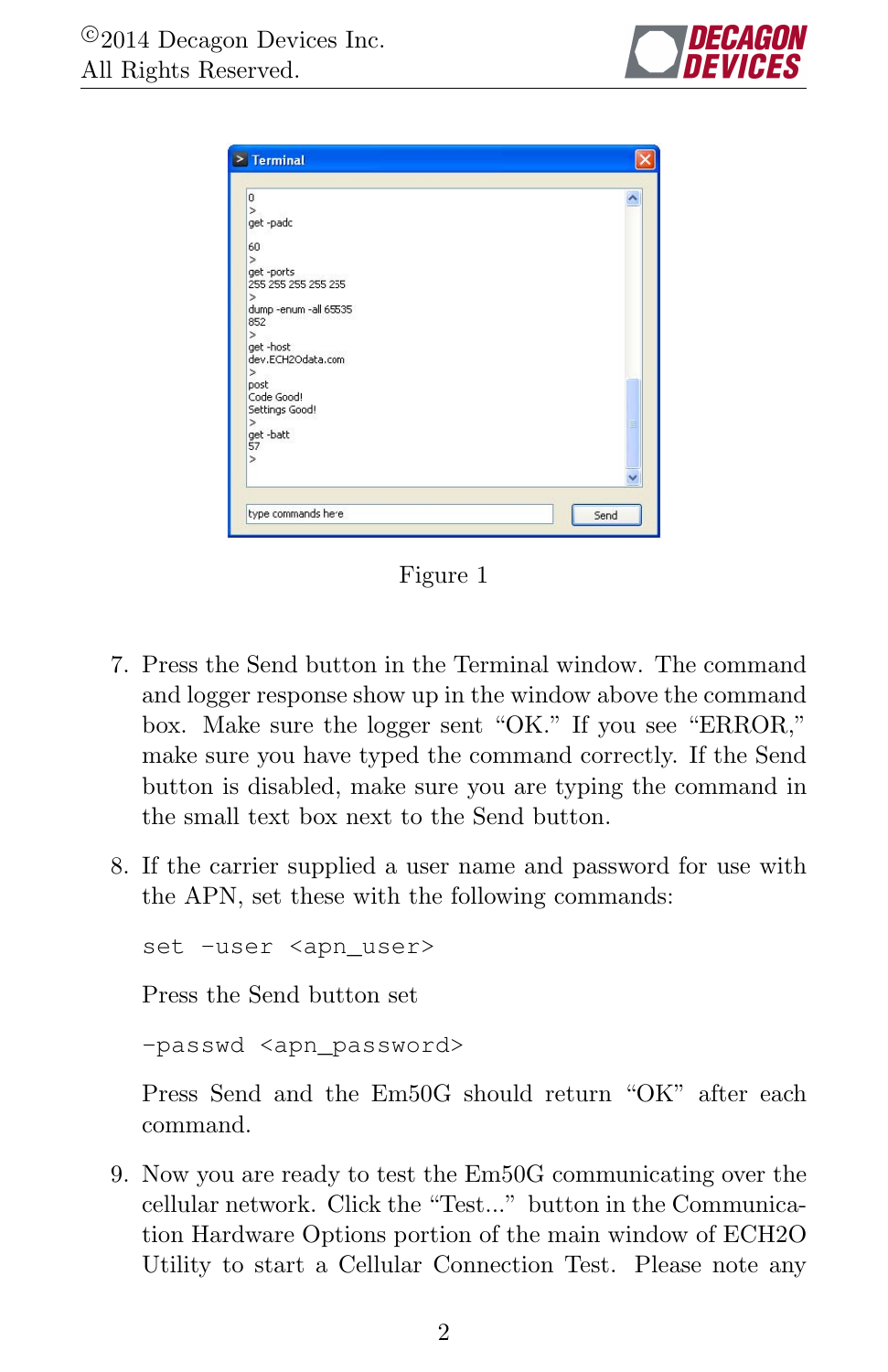

errors you see. See below for troubleshooting tips. If you are successful, please reattach the PCB into the Em50G case.

## Troubleshooting

Use this quick guide to troubleshoot cellular connection issues with the Em50G logger. Performing these steps before contacting Decagon or your cellular carrier will result in the quickest possible resolution of the problem.

Consider the simple causes first. Is the Em50G antenna connected? Is the logger installed where there is cellular service? Did you configure the APN setting correctly?

Use the Communication Test feature of ECH2O Utility (in the Action menu) to test the cellular connection at the location where the Em50G is deployed. Important messages appear in the "Test Status:" field above the progress bar. Carefully note the error message and match with the messages below. Always perform the Em50G Communication Test several times to make sure the error (or success) is not intermittent. It is normal for the Em50G to take longer to connect to the cellular network when it is first used in a new area.

"SIM failed (with error code)" go to issue 1 "GPRS network registration timeout error" go to issue 2 "GPRS network registration denied or failed" go to issue 2 "failed to start internet connection" go to issue 3

Issue 1. The SIM card in the Em50G enables cellular communications. A SIM failed error indicates the SIM is not operating correctly or is not inserted in the logger correctly. If the SIM is installed correctly, contact your cellular provider for suggestions.

Issue 2. GPRS network registration errors indicate the Em50G is not able to connect to the local cellular network. The reason for this failure could be as simple as there is no cellular coverage at the install location. Try the following troubleshooting steps: